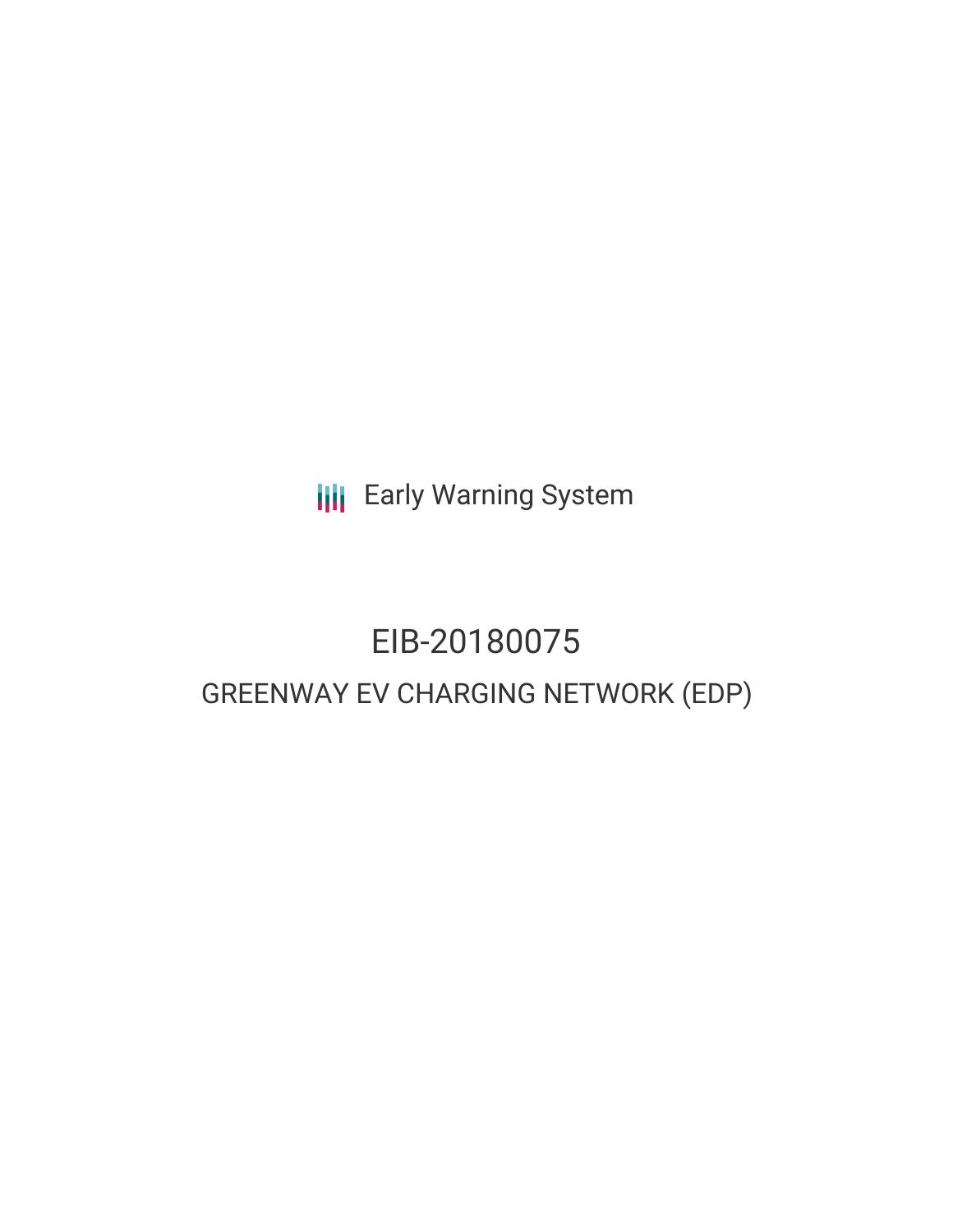

#### **Quick Facts**

| <b>Countries</b>               | Czech Republic, Poland, Slovakia   |
|--------------------------------|------------------------------------|
| <b>Financial Institutions</b>  | European Investment Bank (EIB)     |
| <b>Status</b>                  | Approved                           |
| <b>Bank Risk Rating</b>        | U                                  |
| <b>Voting Date</b>             | 2018-10-22                         |
| <b>Borrower</b>                | <b>GREENWAY INFRASTRUCTURE SRO</b> |
| <b>Sectors</b>                 | Transport                          |
| <b>Investment Type(s)</b>      | Loan                               |
| <b>Investment Amount (USD)</b> | $$19.49$ million                   |
| <b>Loan Amount (USD)</b>       | $$19.49$ million                   |
| <b>Project Cost (USD)</b>      | \$38.98 million                    |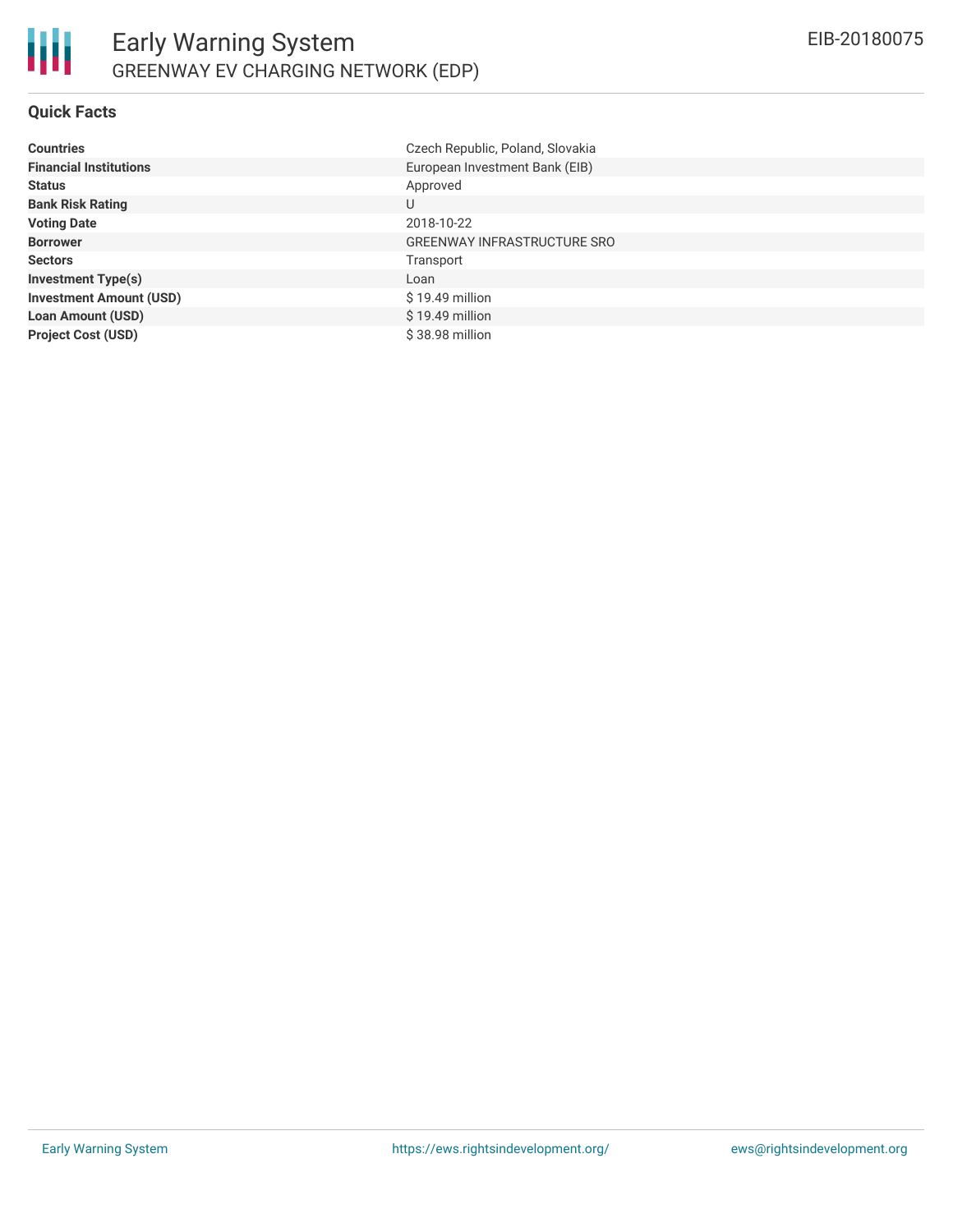



#### **Project Description**

According to EIB website, the project aims to co-finance under the Innovfin Energy Demonstration Projects facility the expansion of the current electric vehicles fast charging network of GreenWay across several countries in Central and Eastern Europe. It will also support the deployment of its first Ultra Fast Charging stations and the pilot of an integrated battery energy storage system across Poland, Slovakia and other CEE countries.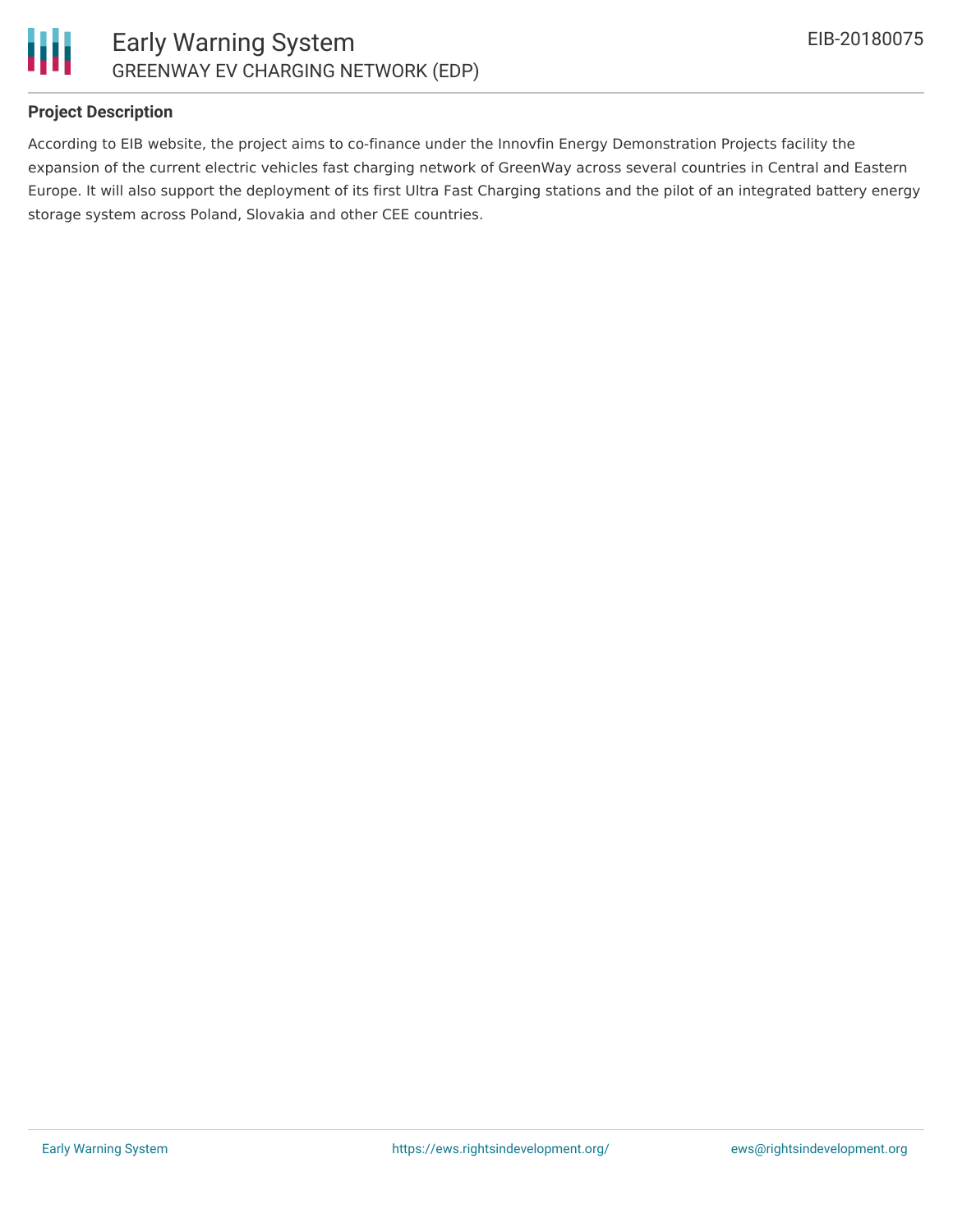

#### **Investment Description**

European Investment Bank (EIB)

#### **Countries**

- Czech [Republic](http://www.eib.org/en/projects/loan/list?region=1&country=CZ): EUR 1,020,000
- [Poland](http://www.eib.org/en/projects/loan/list?region=1&country=PL): EUR 13,430,000
- [Slovakia:](http://www.eib.org/en/projects/loan/list?region=1&country=SK) EUR 2,550,000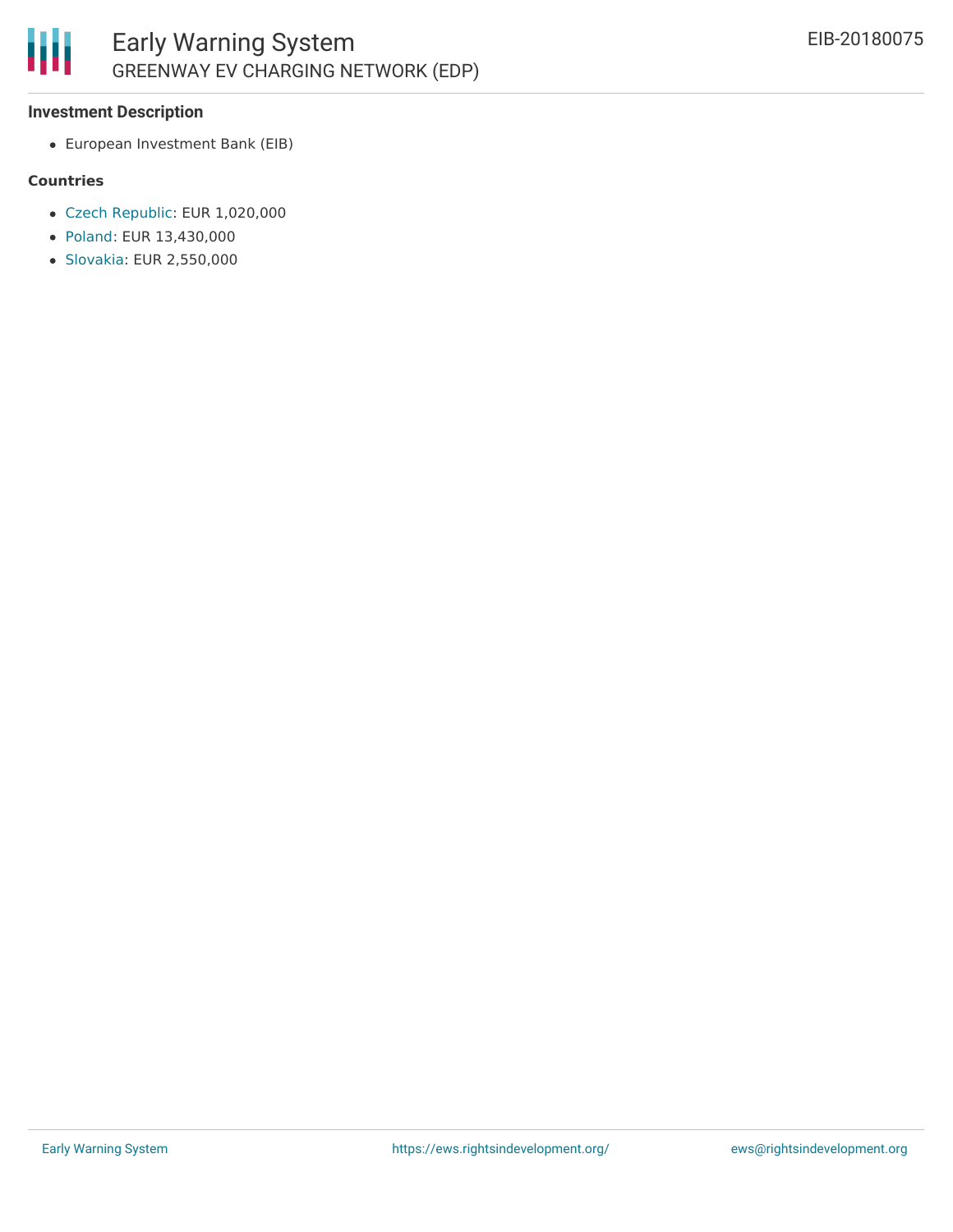# 冊

### Early Warning System GREENWAY EV CHARGING NETWORK (EDP)

| <b>Private Actor 1</b> | <b>Private Actor</b><br>' Role | <b>Private Actor</b><br>Sector | <b>Relation</b>          | <b>Private Actor 2</b>      | <b>Private Actor</b><br>2 Role | <b>Private Actor</b><br>2 Sector |  |
|------------------------|--------------------------------|--------------------------------|--------------------------|-----------------------------|--------------------------------|----------------------------------|--|
|                        |                                |                                | $\overline{\phantom{0}}$ | Greenway Infrastructure SRO | Client                         | $-$                              |  |